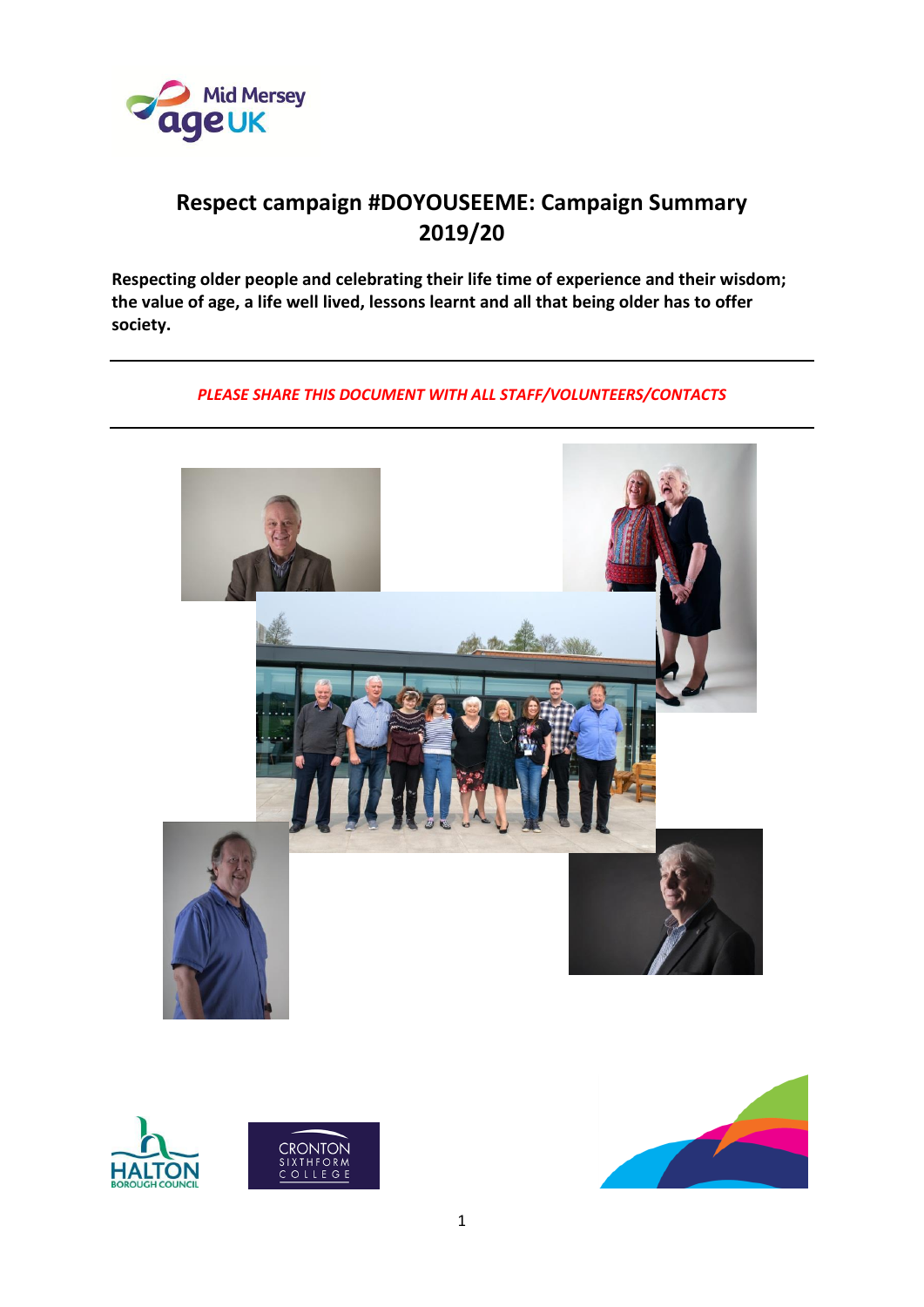

## **Contents:**

- **1. Age UK Mid Mersey Respect Campaign. #DoYouSeeMe? Our approach for 2019/20**
- **2. Key messages for this campaign**
- **3. Template campaign letter to partners/contacts and local MPs**
- **4. Template press release**
- **5. #DoYouSeeMe? media images**
- **6. Sample social media content to promote this campaign**
- **7. Contact details**

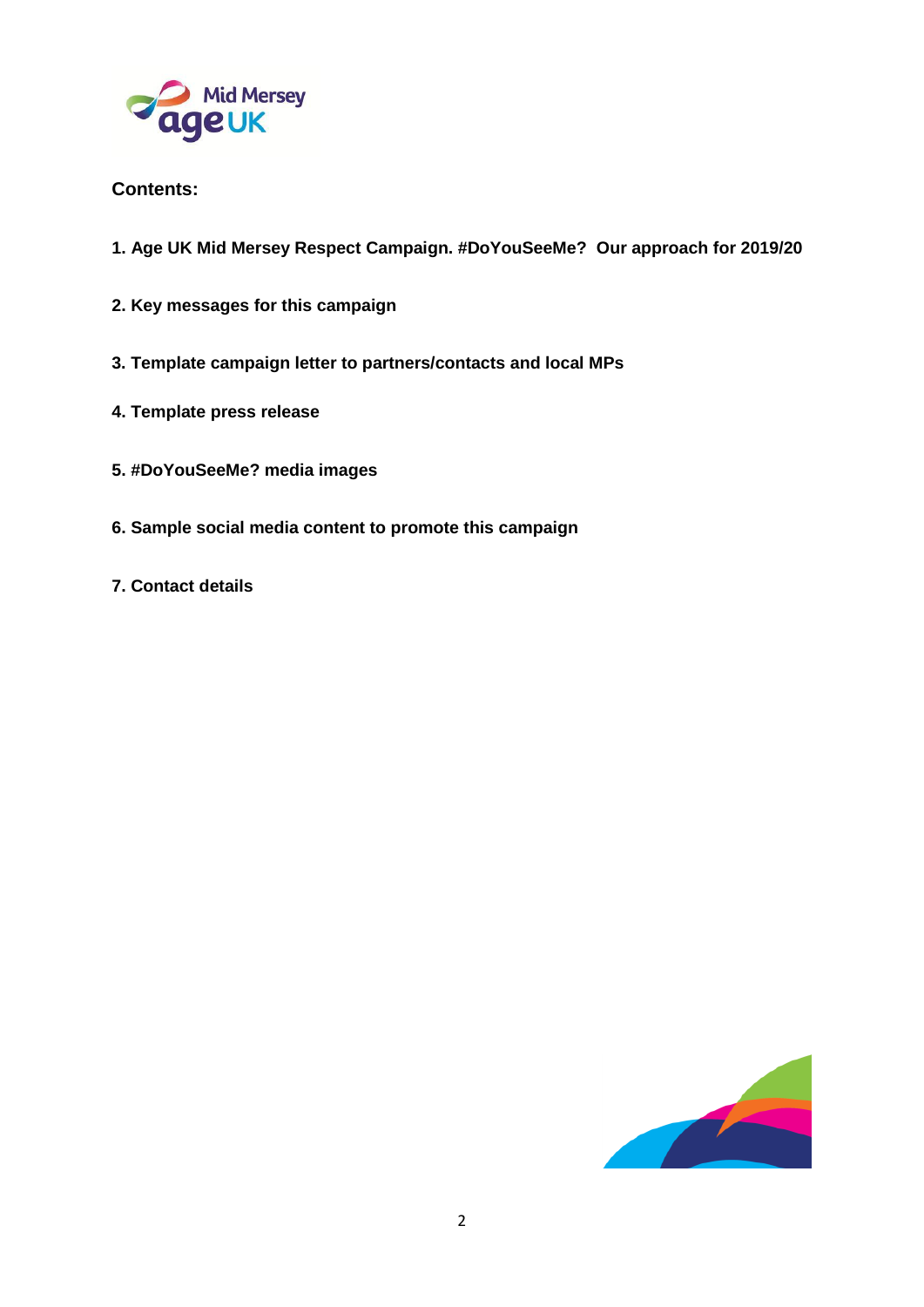

#### **1. Age UK Mid Mersey Respect Campaign. #DoYouSeeMe? Our approach for 2019/20**

To help us promote this campaign both locally and nationally and create a real buzz and excitement around this topic, we have pulled together a campaign summary to share with all partners we will be working with. Hopefully this will help to maximise the impact of #DoYouSeeMe?

#### **The Idea**

In the autumn of 2018, Age UK Mid Mersey was approached by our colleagues at Halton Borough Council with a copy of some internet photographs that showed a range of older people looking into a mirror with a younger version of themselves reflected back at them. We were invited to translate these photos into a meaningful campaign around "respect" for older people. These photos "spoke" to us about the misconception around older people in our youth obsessed society; that they were once people who contributed to the community and still do, who led full and fulfilling lives and we believe that they still should be viewed in this way.

Further discussions with our Age UK Mid Mersey Older Peoples' Panel revealed that at times older people can feel invisible, that their value to society is perceived as reduced and that they are treated accordingly by the community and by professionals simply because they are older. We want to change that view and encourage people look beyond age. We want to use photographic images and key messages to convey the positive value of age.

The hashtag #DoYouSeeMe? was developed in house at Age UK Mid Mersey as a result of research around the topic of respect and the ageism that exists in today's society and the photographs that will be produced to promote this campaign will include wording/graphics that will create the powerful and strong focus of respect that is central to this campaign.

#### **An Intergenerational project with Cronton Sixth Form College, Widnes**

Earlier this year, with Halton Borough Council's support, we met with staff and students at Cronton Sixth Form College in Widnes to discuss how we would present our campaign locally. Ideas were generated and it was agreed that candidates from Age UK Mid Mersey's Expert panels and an Age UK Mid Mersey Trustee would be selected as "subjects" for the photographs.

In January of this year, the candidates were introduced to the three media students and further discussions were held around what respect meant on both an individual and collective basis; what the key messages were and what each candidate would like to convey in their photo. The students had some of their own ideas around how this would be presented with those key messages being included and we are incredibly grateful to Cronton Sixth form College for their support, ideas and enthusiasm. Working with the college has made working on this project fulfilling and insightful due to the intergenerational aspect which has enhanced the overall campaign. We have all learnt a great deal about how much more relatable older people are to their younger contemporaries.

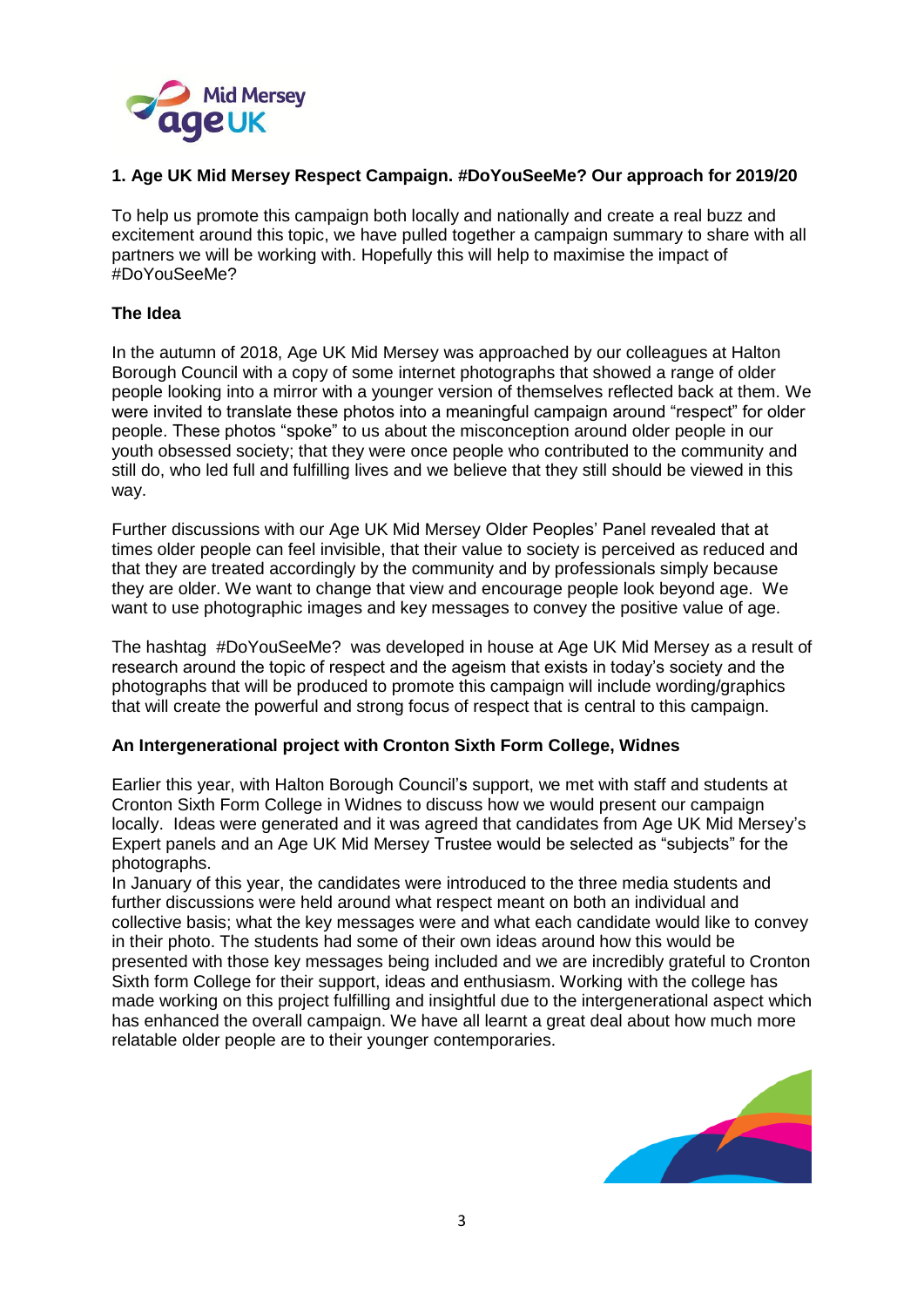

#### **Exhibition and AGM**

An exhibition of the end product – the photographs and a photo book – will be carried out via a roadshow around the Borough at various venues to include Halton Hospital and the two main libraries and more (to be confirmed). The aim is to encourage the community to talk about the campaign using the photo book and posters. This Campaign Summary along with the photo book and posters will be shared electronically with all of our contacts. The campaign has been launched at Age UK Mid Mersey's AGM.

#### **Respect – other activities**

We have undertaken further discussions with our panel and this has also formed the basis for a wider understanding of respect and the value of age in order to ensure that this is a robust and solid campaign with local buy-in.

Under the general umbrella of the Respect Campaign, we launched "Good Neighbour - Pass it on", an exciting, new community-wide project which started this year and closed with celebration and award events in July.

The Good Neighbour project was led, on behalf of a wide partnership, by Age UK Mid Mersey.

The partnership included: Halton Safeguarding Adults Board (HSAB)

Halton Safeguarding Children Board (HSCB)

The Halton Safeguarding Faith Forum (a sub group reporting to both boards) The HSAB Safeguarding Partnership Forum.

Nominations across all age groups in the community were sought from those who fulfil the criteria of a good neighbour. Those who are 65 years and over were automatically entered into a special Age UK Mid Mersey award scheme.

In addition to all of the above, Age UK Mid Mersey coordinated a Respect for Older People Self-Assessment which included a examples of the great work undertaken by our partners in Halton - lessons learnt, case studies and best practice of organisations working in Halton. This was shared via Halton Borough Council's Older Poeples Delivery Board.

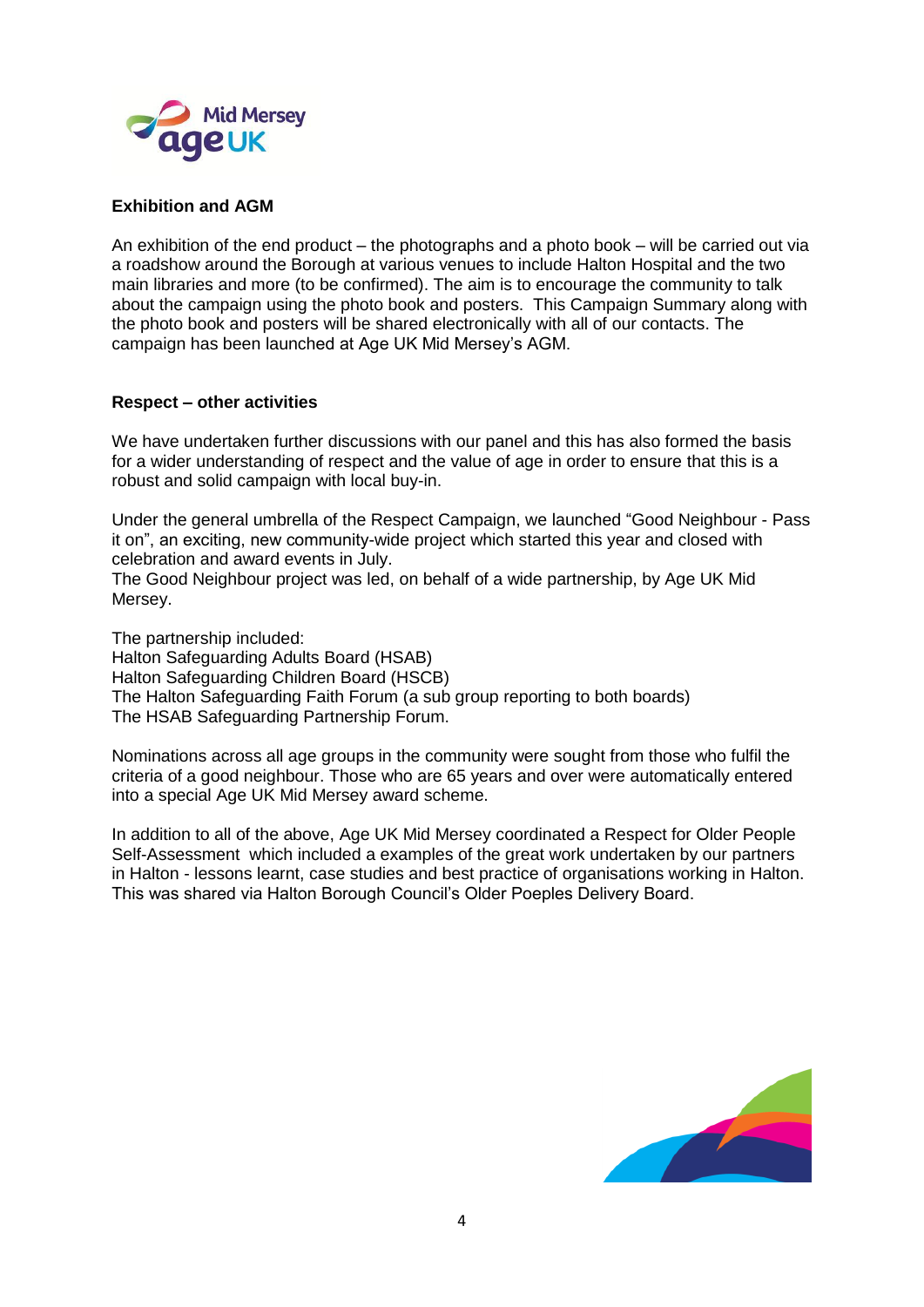

The table below gives a brief outline of campaign activities with approximate dates/timings.

| <b>Campaign Activity</b>                                                                                                                   | <b>Timing</b>                   |
|--------------------------------------------------------------------------------------------------------------------------------------------|---------------------------------|
| "Good Neighbour – Pass It On" launch of<br>project to seek nominees from older<br>peoples' category                                        | February 2019                   |
| Age UK Mid Mersey Older Peoples' Expert<br>Panel focus group to "dig down" into<br>wider concept of respect and develop<br>further insight | <b>March 2019</b>               |
| <b>Respect Self-Assessment to be rolled out</b><br>and shared with key partners.                                                           | October 2019                    |
| Review of campaign posters and photo<br>book with key contacts                                                                             | May/June 2019                   |
| "Good Neighbour – Pass It On" awards<br>ceremony                                                                                           | <b>July 2019</b>                |
| Drip feed of "taster" items for campaign                                                                                                   | <b>July/August onwards 2019</b> |

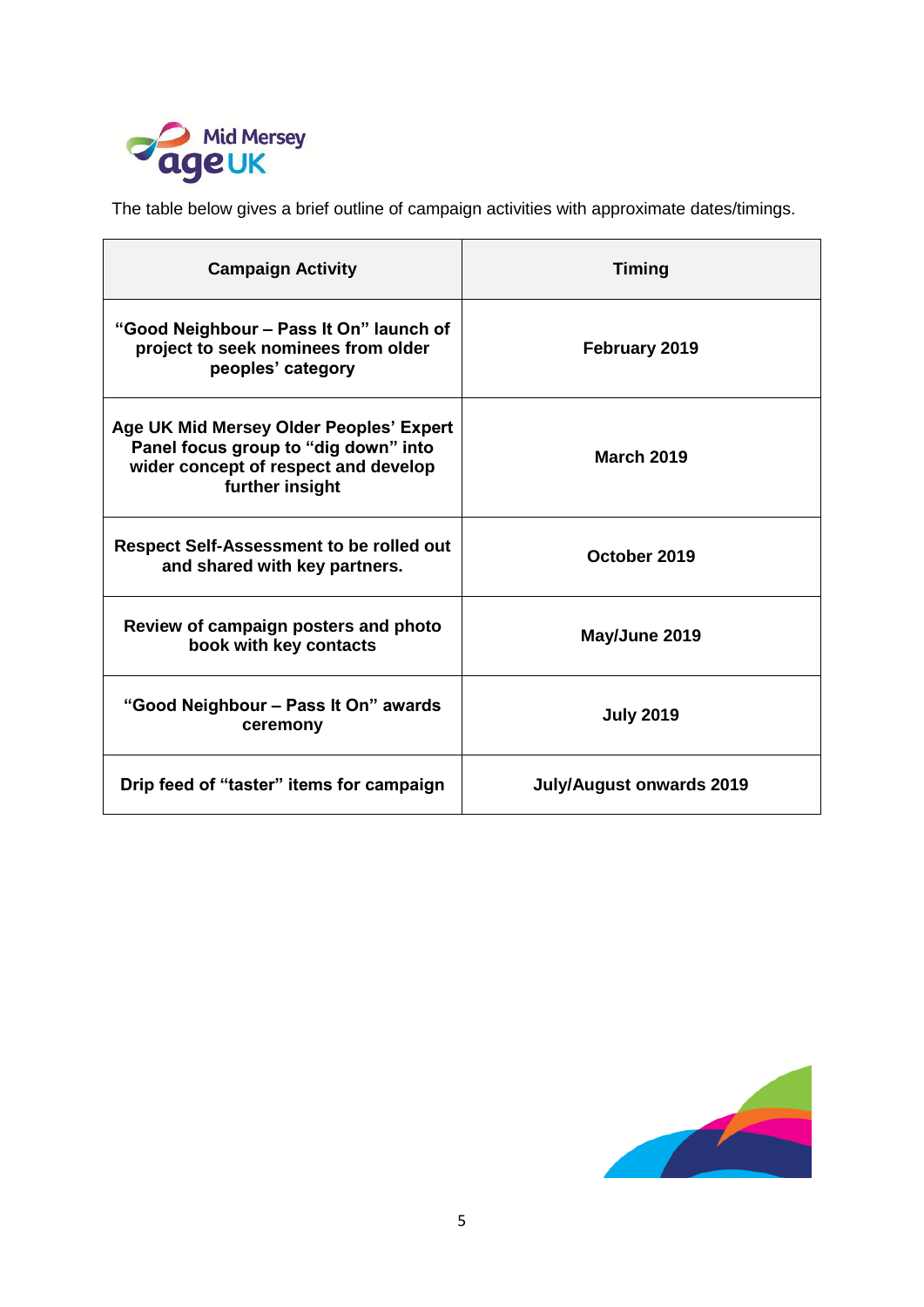

| <b>Campaign Activity</b>                                                                                            | <b>Timing</b>                     |
|---------------------------------------------------------------------------------------------------------------------|-----------------------------------|
| Launch of #DoYouSeeMe? at Age UK Mid<br><b>Mersey AGM</b>                                                           | November 2019                     |
| <b>Campaign exhibition in key community</b><br>assets - libraries, local hospital, schools<br>etc.                  | Early 2020 onwards                |
| <b>Electronic launch of campaign with</b><br>summary and materials to local<br>partners/MPs and other organisations | End 2019/ early 2020              |
| <b>Encourage Age UK National and other</b><br>regional partners to adopt<br>~DoYouSeeMe? Campaign                   | Early 2020 onwards                |
| Phase Two of Campaign - existing ideas<br>to be further developed                                                   | <b>Spring/Summer 2020 onwards</b> |

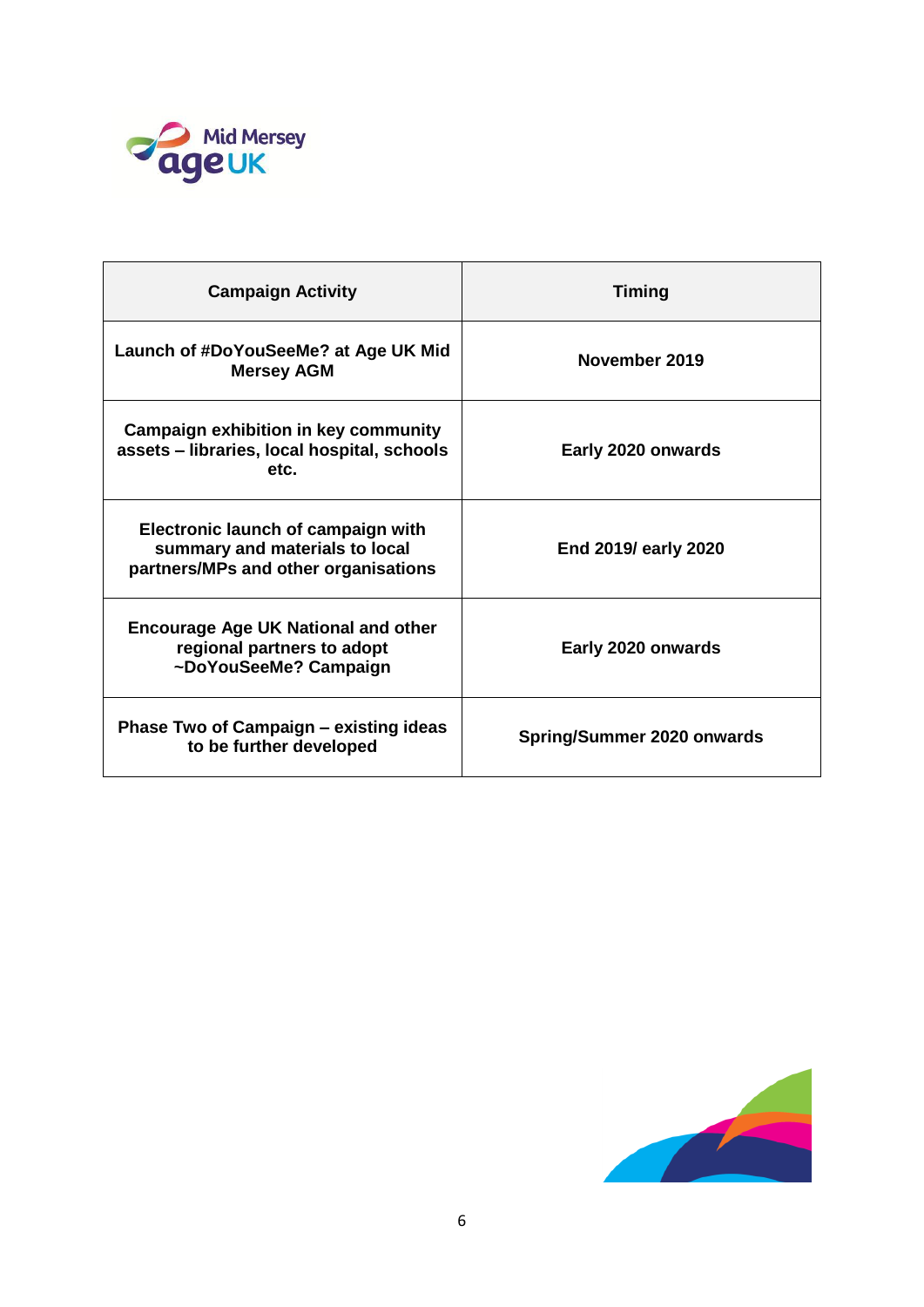

#### **2. Key messages for this campaign**

Age UK Mid Mersey wants to challenge cultural attitudes towards ageing and older people; to encourage society to change their perspective about this group of people so that they are seen as more than their just their age. #DoYouSeeMe?

#DoYouSeeMe? Respecting older people and celebrating their life time of experience and their wisdom; the value of age, a life well lived, lessons learnt and all that being older has to offer society.

The hashtag to be used on social media is **#DoYouSeeMe?**

The following are some wider messages that we use for the campaign:

- Older people have a wealth of life experience that should be tapped into
- The value of age
- Older people contribute to society in many ways that should be valued
- Don't judge an older person just because they look older they may have done things and experienced things you never will
- Older people should not feel invisible in today's youth obsessed society
- Older people are not that different from younger people we can learn so much form them
- Many younger people do have a great deal of respect for older people and enjoy interacting with them
- Professionals should not make judgements based on age first
- Older people deserve to be treated with the same respect and dignity that they experienced as a younger person
- Old age is our future let's celebrate age!
- Mothers, fathers, grandparents, mentors, volunteers the role/s of older people should be recognised and appreciated by all
- Respect for older people has many indirect implications it can help to enhance an older person's quality of life overall
- A life well lived

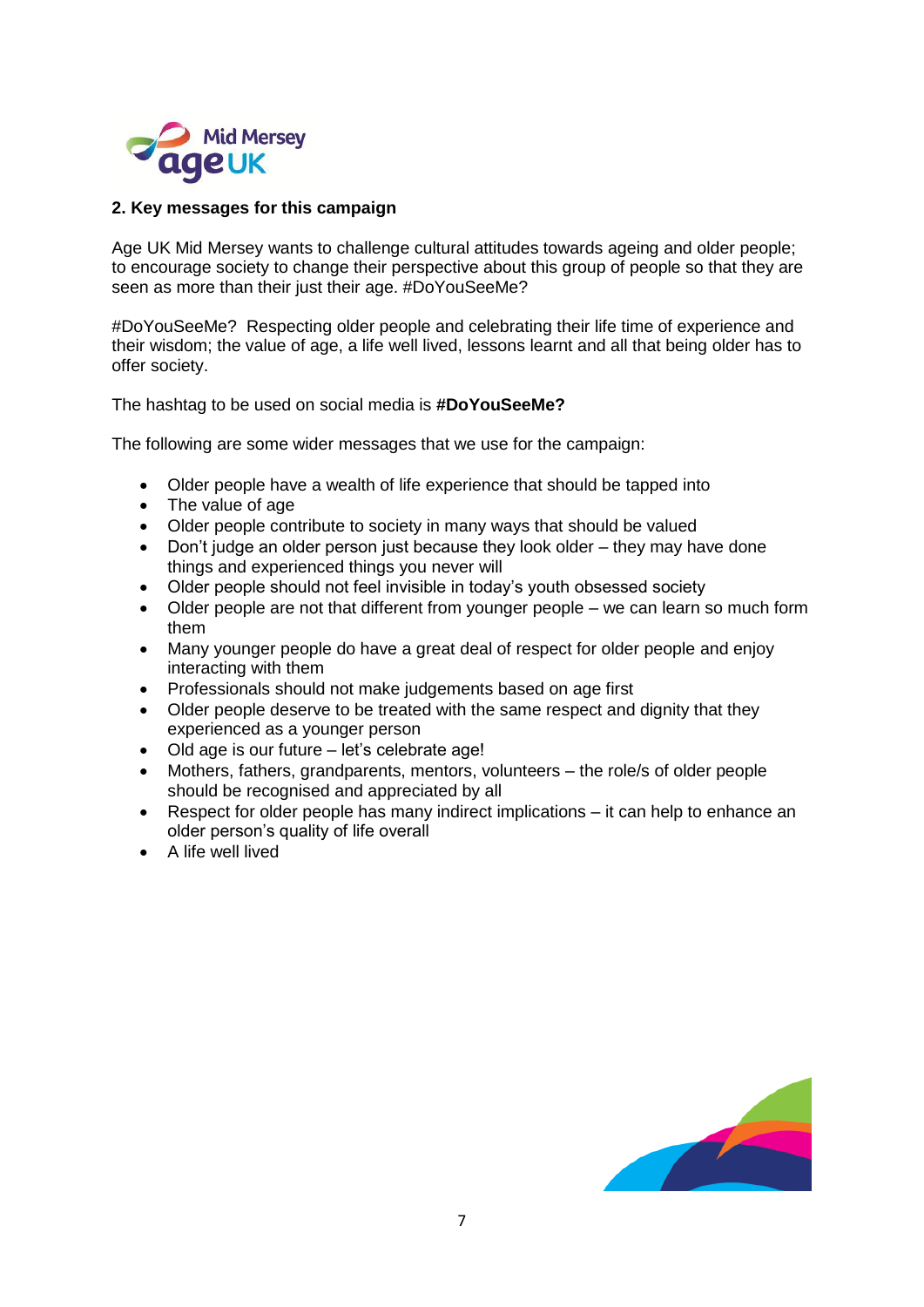

#### **3. Template campaign letter to partners/contacts and local MPs**

Dear <insert name >.

#### **Respect Campaign**

I am writing to let you know about Age UK Mid Mersey's Respect Campaign - **#DoYouSeeMe?**

We would like to invite you to support this dynamic and facinating campaign.

Age UK Mid Mersey wants to challenge cultural attitudes towards ageing and older people and encourage society to change their perspective about this group of people so that they are seen as more than their just their age. #DoYouSeeMe?

Age UK Mid Mersey can also share resources with you, such as an electronic photo book, poster graphics, a tailored local press release and more, to help get the message out there.

This campaign is supported by Halton Borough Council and has been developed intergerationally with students attending Cronton Sixth Form College in Widnes.

We would like to get as many members of the public as possible to be made aware of the campaign so that older people are valued for wisdom and life experience and are treated with the respect and dignity that they deserve. Let's make age something that is celebrated.

Talk to your contacts about the campaign (you can use the #DoYouSeeMe? photo book for that) and share our message by promoting it and by using the social media hashtag #DoYouSeeMe? or <speak about this campaign within your constituency and at Parliament>.

#### **You can register your interest at doyouseeme@ageukmm.org.uk**

Thank you for your support.

Kind regards,

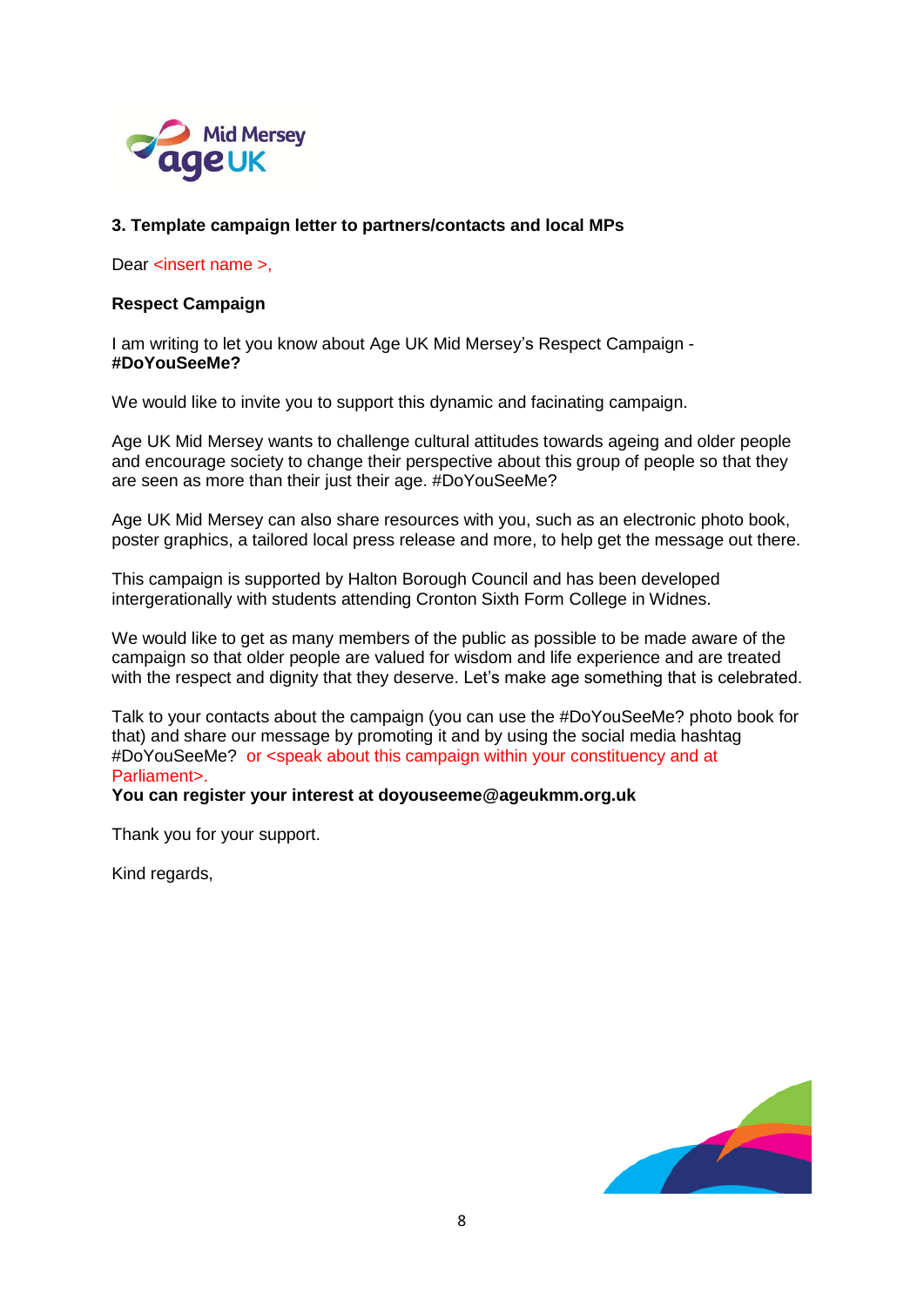

**4. Template press release**

**Media contact: Mark Lunney Telephone: 01744 752 644 Email: marklunny@aukmm.org.uk Date: 27 November 2019**



### **For Immediate Release**

# **Respecting Older People Age UK Mid Mersey supports #DoYouSeeMe?; Join our Campaign**



Age UK Mid Mersey wants to challenge cultural attitudes towards ageing and older people; to encourage society to change their perspective about this group of people so that they are seen as more than their just their age. #DoYouSeeMe? (Continued on next page)

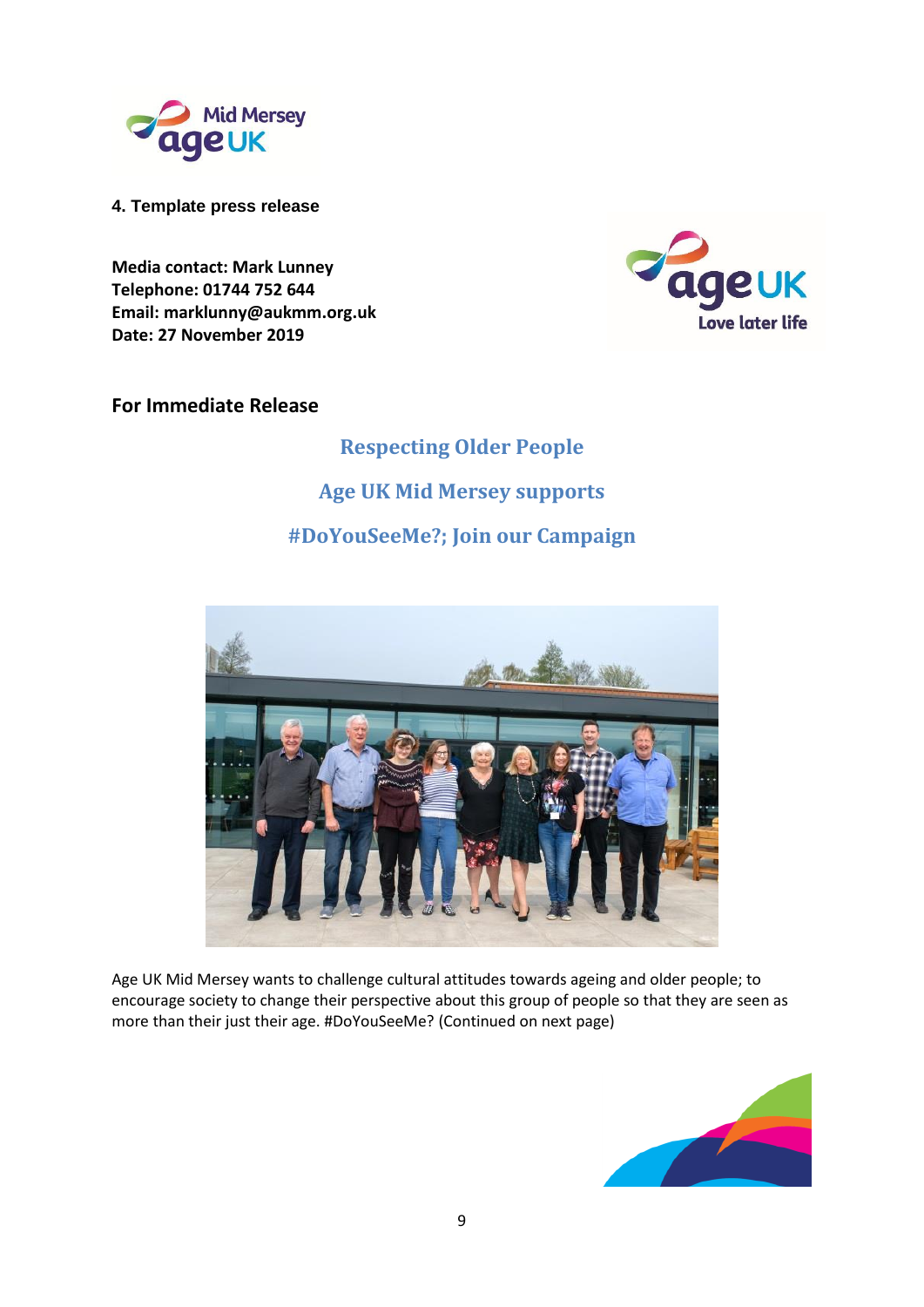

Age UK Mid Mersey in collaboration with our colleagues at Halton Borough Council initiated the campaign idea based on set photographs that showed a range of older people looking into a mirror with a younger version of them reflected back. Age UK Mid Mersey was invited to translate these photos into a meaningful campaign around "respect" for older people. What followed was a series of inter-generational projects with staff and students at Cronton Sixth Form College, Widnes. With collaboration between the generations a powerful set of visual messages was produced. Launching #DoYouSeeMe? at Age UK Mid Mersey's AGM last week Services Director, Karen Kenny said "Age UK Mid Mersey is passionate about enabling older people to enjoy later life. #DoYouSeeMe? is the focus of our campaigning work respecting older people and celebrating their life time of experience and their wisdom; the value of age, a life well lived, lessons learnt and all that being older has to offer society. We are not denying age – we are celebrating it." Age UK Mid Mersey wants to share its campaign with local people in St Helens and the wider region, taking promotional materials to local hospitals, libraries, community hubs and schools. If you are interested to find out more please register your interest at e: [doyouseeme@aukmm.org.uk](mailto:doyouseeme@aukmm.org.uk) or telephone 01744 752 644 -Ends-

**Notes to editors: Exclusions (Insert here and exclusions)** For media interviews please contact: Mark Lunney CEO at Age UK Mid Mersey

For more information on Age UK Mid Mersey visi[t https://www.ageuk.org.uk/midmersey/](https://www.ageuk.org.uk/midmersey/)

#### **About Age UK Mid Mersey**

*Age UK Mid Mersey delivers a range of vital services to older people in the community. Age UK Mid Mersey is the working name of Age Concern Mid Mersey which is a registered charity (1003476) and company limited by guarantee. Registered in England and Wales number 2625647. Registered office: Mansion House, Victoria Park, City Road, St Helens, Merseyside WA10 2UE.* 



@AgeUKMidMersey @MansionHs





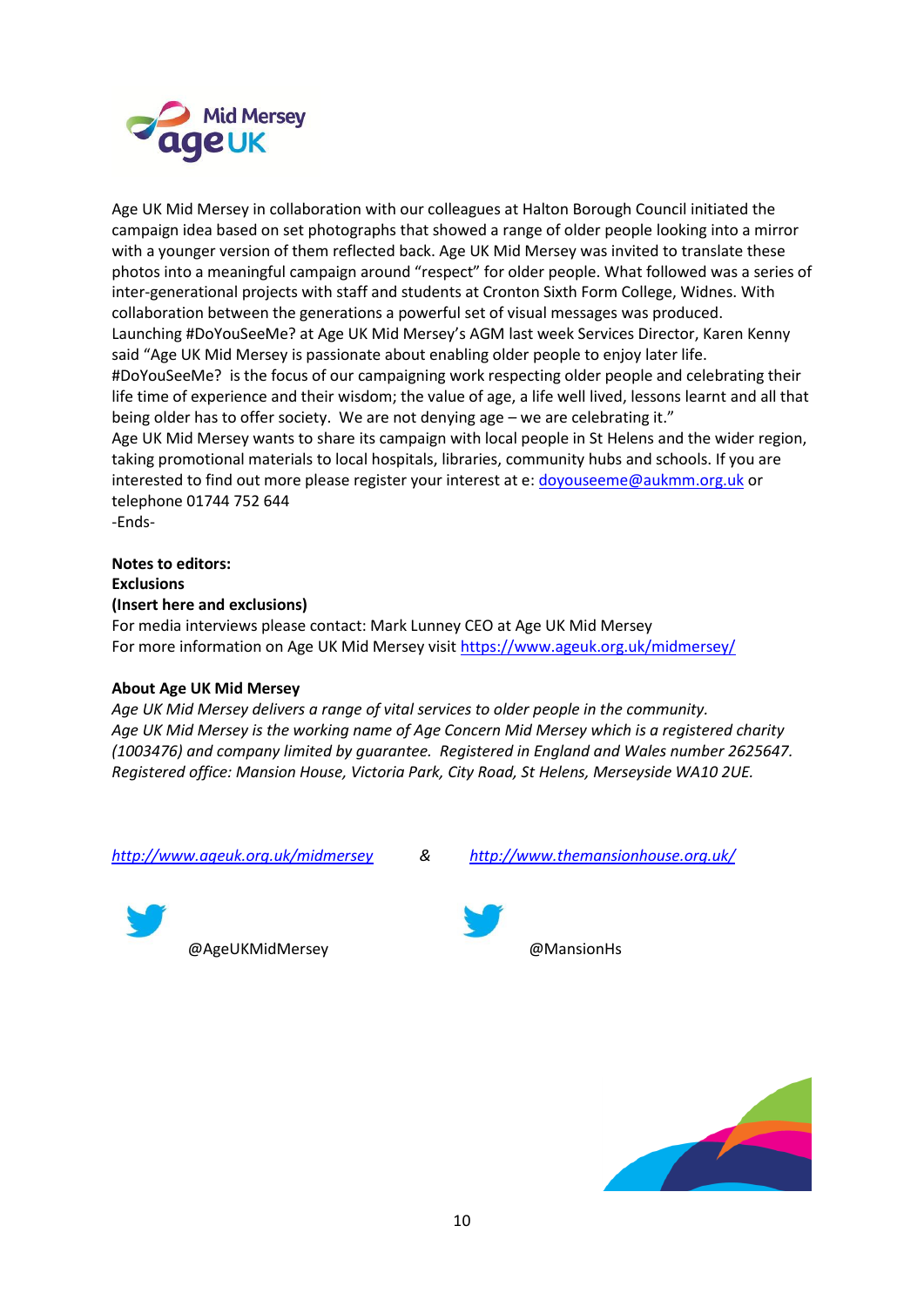

#### **5. #DoYouSeeMe? media images**

Please contact Age UK Mid Mersey for copies of the images for this campaign (including higher res images) stating your organisation name and the purpose for which the images will be used.

Email:

[doyouseeme@aukmm.org.uk](mailto:doyouseeme@aukmm.org.uk)

[clarelightfoot@aukmm.org,uk](mailto:clarelightfoot@aukmm.org,uk)

[karenkenny@aukmm.org.uk](mailto:karenkenny@aukmm.org.uk)

Telephone:

01744 752644

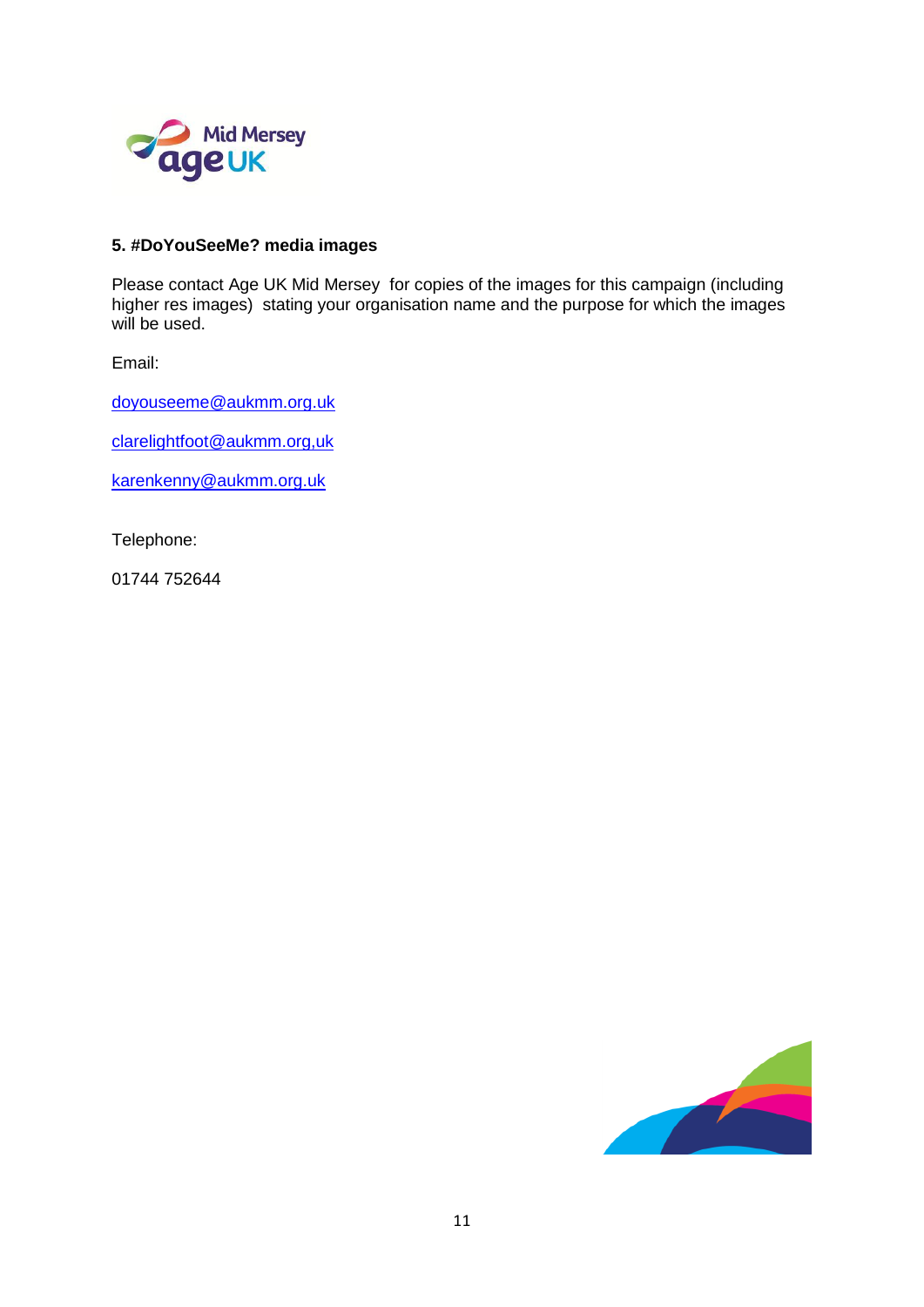

**6. Sample social media content to promote this campaign**

**Age UK Mid Mersey's twitter handle is @AgeUKMidMersey**

**Cronton College's twitter handle is @crontoncoll**

**Halton Borough Council's twitter handle is @haltonbc**

**The social media hashtag is #DoYouSeeMe?**

#### *Example tweets:*

- Working with @AgeUKMidMersey to celebrate age. #DoYouSeeMe? Our latest Respect for Older people Campaign. Contact [doyouseeme@aukmm.org.uk](mailto:doyouseeme@aukmm.org.uk) to find out how you can help.
- Older people are not invisible. #DoYouSeeMe? @AgeUKMidMersey working jointly with @haltonbc and @crontoncoll on its most exciting campaign yet and we (@etc.) are keen to support it. Request your copy of the campaign pack via [doyouseeme@aukmm.org.uk](mailto:doyouseeme@aukmm.org.uk)
- An alternative view of ageing? #DoYouSeeMe? @AgeUKMidMersey's latest campaign to change perceptions of age and the value of older people in today's society. This exiting campaign is supported by @haltonbc and @crontoncoll
- This <morning/afternoon> @AgeUKMidMersey is exhibiting photographs, depicting the value of older people at (insert location). #DoYouSeeMe?

#### *Example Facebook post:*

#DoYouSeeMe? Age UK Mid Mersey's Respect Campaign. The value of age. These images and photo book are a great tool to help break down some of those misconceptions of ageing. Ask for your copy of the campaign pack via [doyouseeme@aukmm.org.uk](mailto:doyouseeme@aukmm.org.uk)

Older people deserve to be valued and respected. Age UK Mid Mersey campaigning to change perceptions of ageing. #DoYouSeeMe? We fully support this campaign. Register your interest in this brilliant campaign via [doyouseeme@aukmm.org.uk](mailto:doyouseeme@aukmm.org.uk)